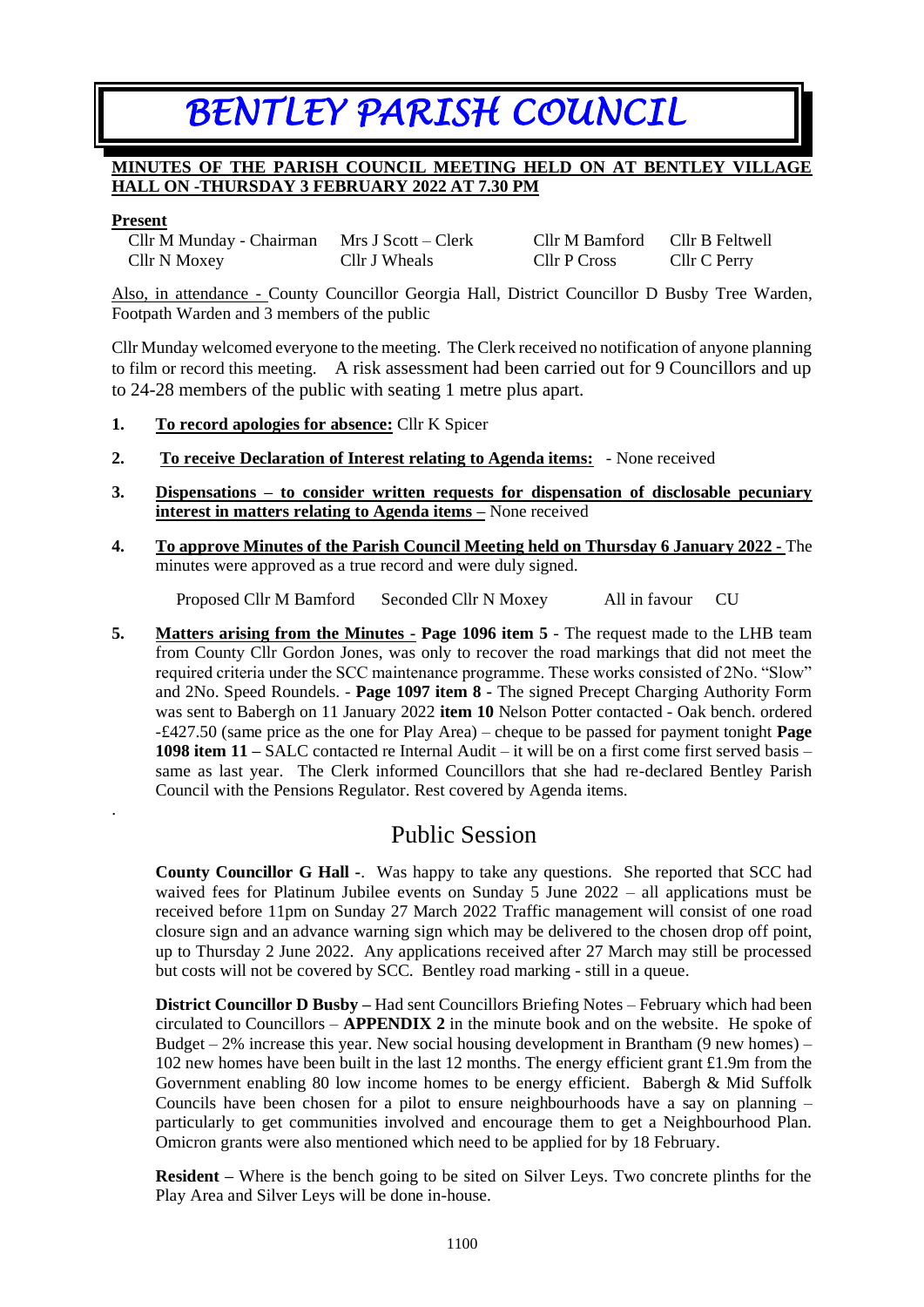#### **6. Planning Applications –**

#### a) To note decisions of Planning Authority on previous applications –

**DC/21/06493** Holly Oak, Hazel Shrub **Permission has been granted APP/D3505/W/21/3276691** Land off Hazel Shrub, Hazel Shrub **The Appeal is dismissed**

- b) To give comments on any new applications in hand None received
- **7. Report by Exception – Tree Warden/Footpath Warden/Capel Library/ Bentley Long Barn /Footpath Warden & Speedwatch - Tree Warden–** Recent strong winds have caused large dead tree branches to fall around the Playing field – they will be collected  $\&$  put on the bonfire a few days before Fireworks night. England's ancient woodland is being re-mapped at 0.25 hectare scale organised by Natural England - using contractors - by Desktop analysis and fieldwork – The Tree Warden hopes to take part having carried out surveys in the ancient woodlands of Bentley several times for their flora and fauna. The Woodland Trust tree & hedging saplings are gradually being distributed with the help of Rotary Club Ipswich – the aim is to have them planted by the end of February. . Bentley Community Orchard trees have been delivered – the first opportunity for those who have purchased trees to plant them is 6 February between 12 noon  $\&$  $\frac{4}{2}$ pm. Holes have been dug & supporting stakes & protective netting will be provided. There will be further opportunities to plant at a later date but no later than the end of February. If anyone is unable to attend & are happy for someone else to plant their tree please contact the Tree Warden. - **Friends of Capel Library –**The AGM was held on 29 January. At present the Committee comprises 4 Trustees the fifth having stepped down a few days before the AGM. Three of the Trustees are Bentley residents – the ideal number is nine so with fewer Trustees to call on events have been curtailed. Jenny Patch the interim librarian reminded those present at the meeting that Suffolk Libraries is a charity & informed us that grants will be reducing this year – a new Suffolk Libraries Fund Manager has been appointed by the Charity. Jackie Harman (former Library Manager) is going to continue operating the Cinema Evening – next film The Last Bus on 15 February. As there has been little expenditure during the Covid outbreak and no equipment has been purchased the Trustees will not need to call on Bentley or Capel Parish Councils for a grant this year. Only outstanding item is film projector service. In March in support of Suffolk Libraries there will be a Cakes & Craft event at the library and also plan to have a stall at both Capel Fun Day & Bentley Tudor events. Another quiz night is planned for the autumn. **Bentley Barn** – Councillors had been informed by e-mail of an article in the EADT in which Heritage England referred to over 60 Suffolk listed buildings being at risk, amongst which was Bentley Barn **- Footpath Warden –** Nothing to report. **Speedwatch -** 7 sessions held - 24 vehicles reported - 1 Nil return - None at the Village Hall - 6 at War Memorial - 18 at Capel Road - Highest speed was 42 mph. Pleased to report the two new volunteers are now on board and operational.
- **8. Play Area – Annual Playground Inspection –** The inspection is due in March and it was proposed that the inspection be undertaken at a cost of £120.

Proposed Cllr B Feltwell Seconded Cllr P Cross All in favour CU

**Action:** Contact David Bracey Playground Inspections

**9. To Approve Nine Month Accounts – April – December 2021 -** Clerk/RFO reported Councillors had been issued with a copy of the nine month Receipts and Payments 2021/221 - Receipts for 9 months for year 2021/22 amount to £22,936.92 this figure includes precept £14,500, VAT repayment £1,816.71, interest (£1.00), £3,500 Locality Budget for Maritime FC - £258.00 Babergh parish grant, £1,664.87, CIL monies & £1196.34 Fireworks. Total payments over the 9 months included general admin £6,508.95 which includes Clerks salary/expenses, Zoom payments etc, grants under the power of  $S137 \text{ £}800$ ,  $S19 \text{ £}200 - (S142 \text{ (Citizens} Advice)$ £100, – grass cutting/leaf clearance –closed churchyard £1,285.00 - unplanned expenditure £8,000.00 Terrain Aeration, £110 for Broadband leaflets and £120 to repaint Bentley Parish Council sign on notice board otherwise payments are within budget. There were three outstanding cheques amounting to £453.00. Current Account Balance at 30 December £6,678.15 - Family Fun Day Tracker Account £4,396.68 (includes firework accounts) and Parish Council Tracker account £9,699.25. It was proposed the accounts be accepted.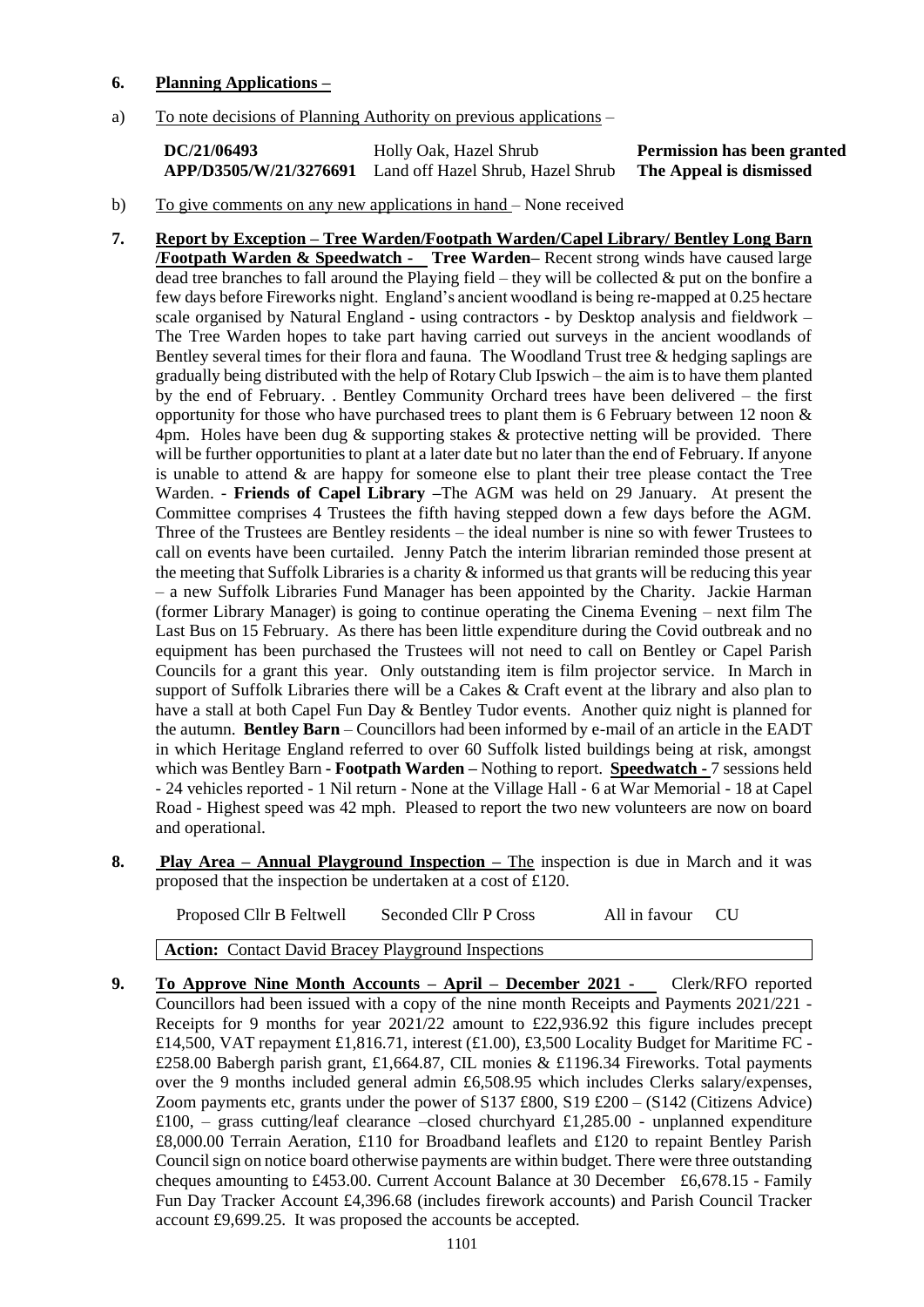Proposed Cllr M Munday Seconded Cllr M Bamford All in favour CU

**10. To Receive Internal Control Report -** This document had been discussed at a Zoom meeting with the Finance Working Party - Cllr Schumacher was happy to sign it off. Cllr Moxey picked up a couple of small changes – yes had been missed and date needed changing to 2022. With these changes it was proposed that the document be accepted.

Proposed Cllr M Munday Seconded Cllr N Moxey All in favour CU

**Action** Cllr Schumacher to sign the document which will be put on the website

**11. Request to Fund new Village Defibrillator Pad (£57) -** The Pad pack for the defibrillator has to be replaced when it expires  $-$  It was proposed that the Parish Council fund the pack just purchased (expiry date October 2024) at a cost of £57 including VAT and again in October 2024.

Proposed Cllr N Moxey Seconded Cllr C Perry All in favour CU

**12. To discuss renewal of Play Area Lease –** Councillors were aware there was only two years left on the Play Area Lease and in view of the time it took to get the lease in place originally (2011-2014) it was proposed that a formal request be made to Suffolk County Council to renew the lease. It was also agreed to ask County Councillor Georgia Hall to keep an eye on it for us.

Proposed Cllr B Feltwell Seconded Cllr P Cross All in favour CU

**Action:** Contact Suffolk County Council & County Cllr Georgie Hall

- **13***.* **To agree format of Annual Parish Meeting –** Following a discussion it was proposed that the format of the Annual Parish Meeting be changed to a more social gathering. Clubs will be asked to submit their reports in advance which will be put on the (website same as last year). Clerk will advise Clubs of the changes when the invitations are sent.
- **14. To discuss re-printing Six Country Walks from The Case is Altered –** From March onwards the Footpath Warden will see if the book is still correct. The meeting was told that Peter Utton had updated three of the walks. Cllr Feltwell has a copy of the CD which he will pass over to the Footpath Warden. Leave on the agenda.
- **15. To discuss Improvements to War Memorial** Clerk had not yet managed to get a quote for removing the ivy from the tree at the War Memorial. Ongoing.
- **16. To discuss Community Fibre - County Broadband/Openreach -** Peter Chapman told the meeting that following the leaflet drop there were 35 interested residents - out of a potential 400 that was not very encouraging and a bit disappointing. Broadband is the future – but it was difficult to get people engaged. Following a short discussion it was decided to put and item "This is an opportunity to discuss better Broadband" as an agenda item at the Annual Parish Meeting. The Chairman thanked Mr Chapman for his hard work on this project.

**Action**: This is an opportunity to discuss better Broadband – Agenda item A P Meeting

- **17. Purchase of Projector - Update** Deferred
- **18. Traffic Calming – SID/ANPR/Road Markings – Update** No further news on SID, ANPR or road markings. A new pump is being installed at the Capel Underpass.
- **19. Playing Field Society – To discuss Surface for Gym Equipment –** Three quotes have been obtained for the gym equipment – Action Play  $&$  Leisure is the preferred supplier – they installed the Play Area equipment and rubber matting – after some discussion it was agreed that the matting which allows the grass go grow through would be a better alternative to the artificial grass and very expensive rubberised surface. The proposal made at the Playing Field Society meeting ie once the Parish Council receive CIL money for the gym equipment and providing the surfacing costs did not exceed £2½K - to give the Clerk authority to place the order.

Proposed Cllr M Bamford Seconded Cllr C Perry All in favour CU